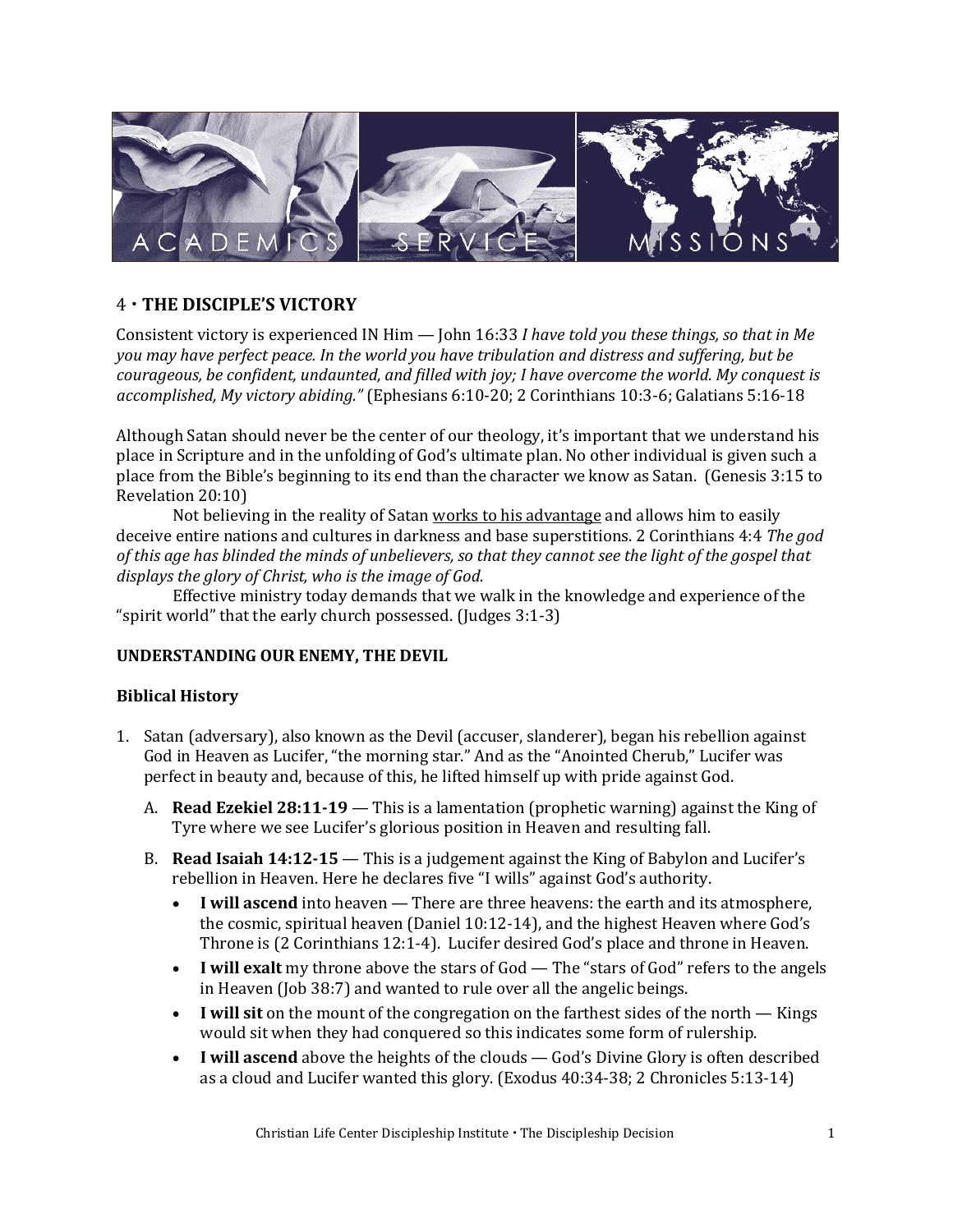- **I will be like the Most High**  This is the pinnacle of the other four desires, to BE God. All of these desires represent independence from God and a willful, personal ambition against God's Person, glory and power, the ultimate usurping of authority. This was the temptation he presented to Eve.
- 2. Revelation 12:3-9 and 20:10 gives us the account of Satan's fall from Heaven (see the issue of the "Recreation below) and ultimate end.
	- A. Revelation 20:10 *The devil, who deceived them, was cast into the lake of fire and brimstone where the beast and the false prophet are. And they will be tormented day and night forever and ever.*
- 3. Read Genesis 3 After Lucifer was cast out of Heaven, he brought his rebellion to the Garden of Eden, to Adam and Eve, and ultimately to the entire human race. (Romans 5:12-21)

*Satan's sin originated within himself before he was cast to the earth. Man's sin originated from an internal response to an external tempter and temptation.* 

### **THE ISSUE OF THE "(RE)CREATION"**

Genesis 1:1-2 *In the beginning God created the heavens and the earth. The earth was without form, and void; and darkness (was) on the face of the deep. And the Spirit of God was hovering over the face of the waters.*

When the words in bold are studied in the Hebrew, a different picture emerges, one not typically taught, and explains the age before the creation story in Genesis 1:3-31. The words are keyed to the Strong's Concordance and The Complete Word Study Old Testament (Spiros Zodhiates)...

- 1. Created (1254 bara) The initiation of an object, creation out of nothing.
- 2. Without form (8414 tohu) A desolation, a desert, wilderness, desolate city, worthless, confusion, an empty place thing. This word has a very negative connotation.
- 3. Void (922 bohuw) To be empty, a vacuum, an undistinguishable ruin.
- 4. Darkness (2821 Chashak) To be dark, withhold light, cause darkness, hide.
- 5. Hovering (7363 rachaph) To brood, to be relaxed, flutter, shake.

Genesis 1:1-2 *In the beginning God initiated the creation of the heavens and the earth out of nothing. The earth was (became) a desolation, and an undistinguishable ruin; and darkness withheld light on the face of the deep. And the Spirit of God was brooding, relaxed, fluttering, and shaking (bringing order) over the face of the waters.*

#### **Satan's Strategy**

Many times when "Satan" is referenced, it is referring to the entire evil kingdom: Satan, his demon lords and all the evil, unclean spirits interfering in human life. (Ephesians 6:11-13)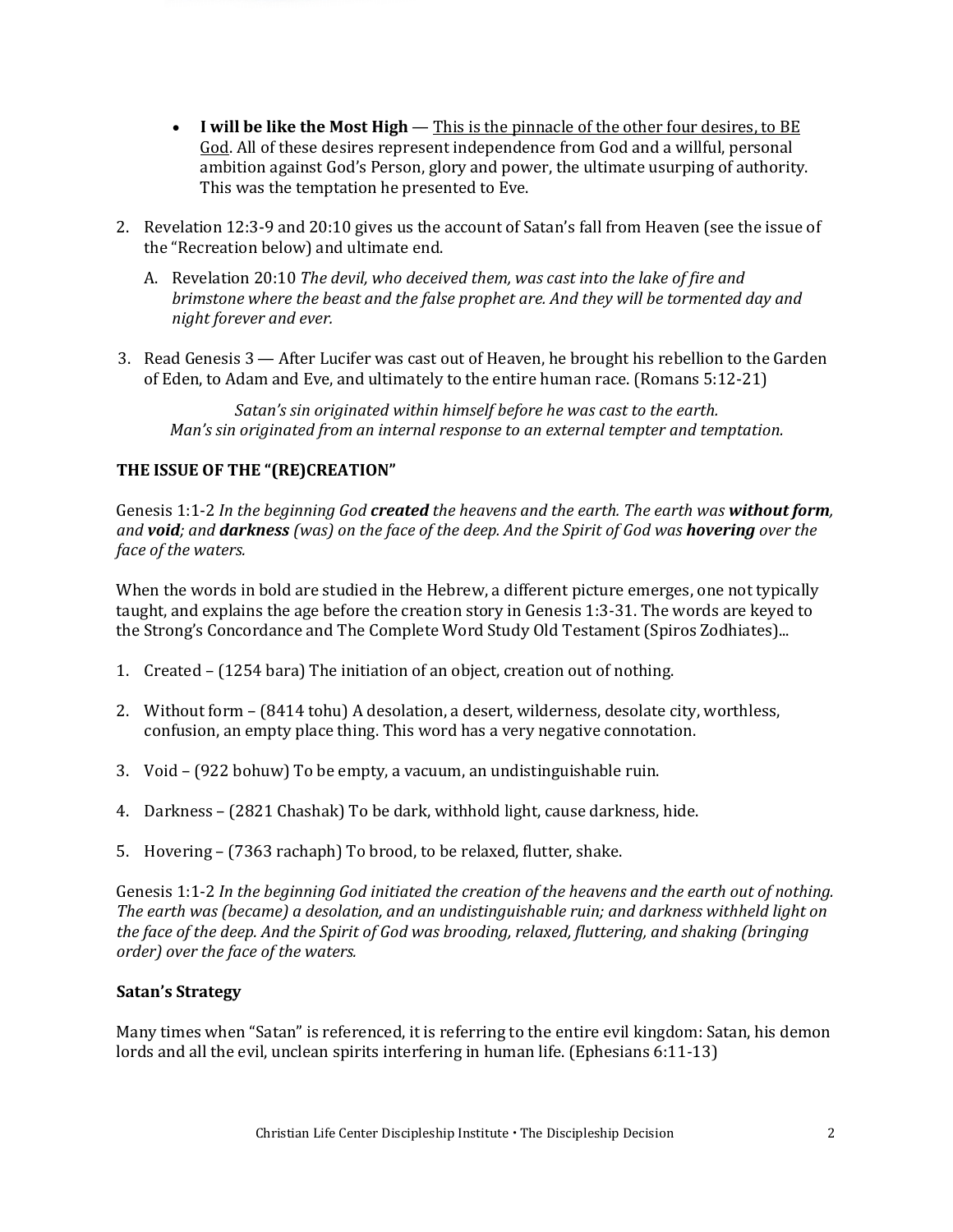- 1. Our enemy, the devil, still uses the same approach today as he did in the Garden in Genesis 3:4.
	- A. He challenges the authority of God's Word and perverts the character of God.
	- B. He minimizes God's standards and tempts us with human autonomy, *"you will be like God…"*
- 2. He is deceptive, crafty, calculating and scheming 2 Corinthians 2:11 *...in order that Satan might not outwit us. For we are not unaware of his schemes.*
- 3. He is fully committed to evil. He is a thief, a murderer, a liar, and the father of all lies.
	- A. John 10:10 *The thief comes only to steal and kill* (slaughter, sacrifice, slay) *and destroy* (ruin with death and destruction)*;…* (John 8:44)
- 4. He is a spirit being but with limitations. (Job 1:12, 2:6) but able to influence and seduce us. 1 Chronicles 21:1 *Satan rose up against Israel and incited* (seduce and stimulate) *David to take a census of Israel.*
- 5. The hook is baited and vulnerable areas are attacked. He appeals to our sensual desires and hides the consequences. (David and Bathsheba in 2 Samuel 11:2-3; James 1:13-15)

# **A Highly Organized Kingdom**

- 1. Ephesians 6:12 *For our struggle (wrestling) is not against flesh and blood, but against the rulers, against the authorities, against the powers of this dark world and against the spiritual forces of evil in the heavenly realms.*
	- A. **Rulers**: "Arche" First, possibly *the* prince of this world. (Matthew 4:8-11)
		- John 12:31 *Now is the time for judgment on this world; now the prince* (Archon) *of this world will be driven out.* (John 14:30)
	- B. **Authorities**: "Exousia" The power beings that receive authority from Satan's delegation. This seems to be a "second" layer of rulership over nations.
		- Daniel 10:12-14 *...But the prince of the kingdom of Persia withstood me twenty-one days; and behold, Michael, one of the chief princes, came to help me, for I had been left alone there with the kings of Persia.*
	- C. **Powers**: "Kosmokrator" World rulers of darkness dealing with philosophies, witchcraft, and spiritual blindness, darkening people's minds, resulting in catastrophic events.
		- 2 Corinthians 4:4 *The god of this age has blinded the minds of unbelievers, so that they cannot see the light of the gospel that displays the glory of Christ,...*
	- D. **Spiritual forces of evil**: "Poneria" Unclean spirits and forces of evil that induce sinfulness and lawlessness in individuals. These demons infiltrate our environments at home, work place, recreation and even the church. (Matthew 4:24)

## **JESUS DESTROYED THE POWER OF THE DEVIL**

1. Christ has destroyed (to loosen, dissolve, and melt) and has disarmed the devil of his power! His ONLY recourse is to deceive us to act upon his influence.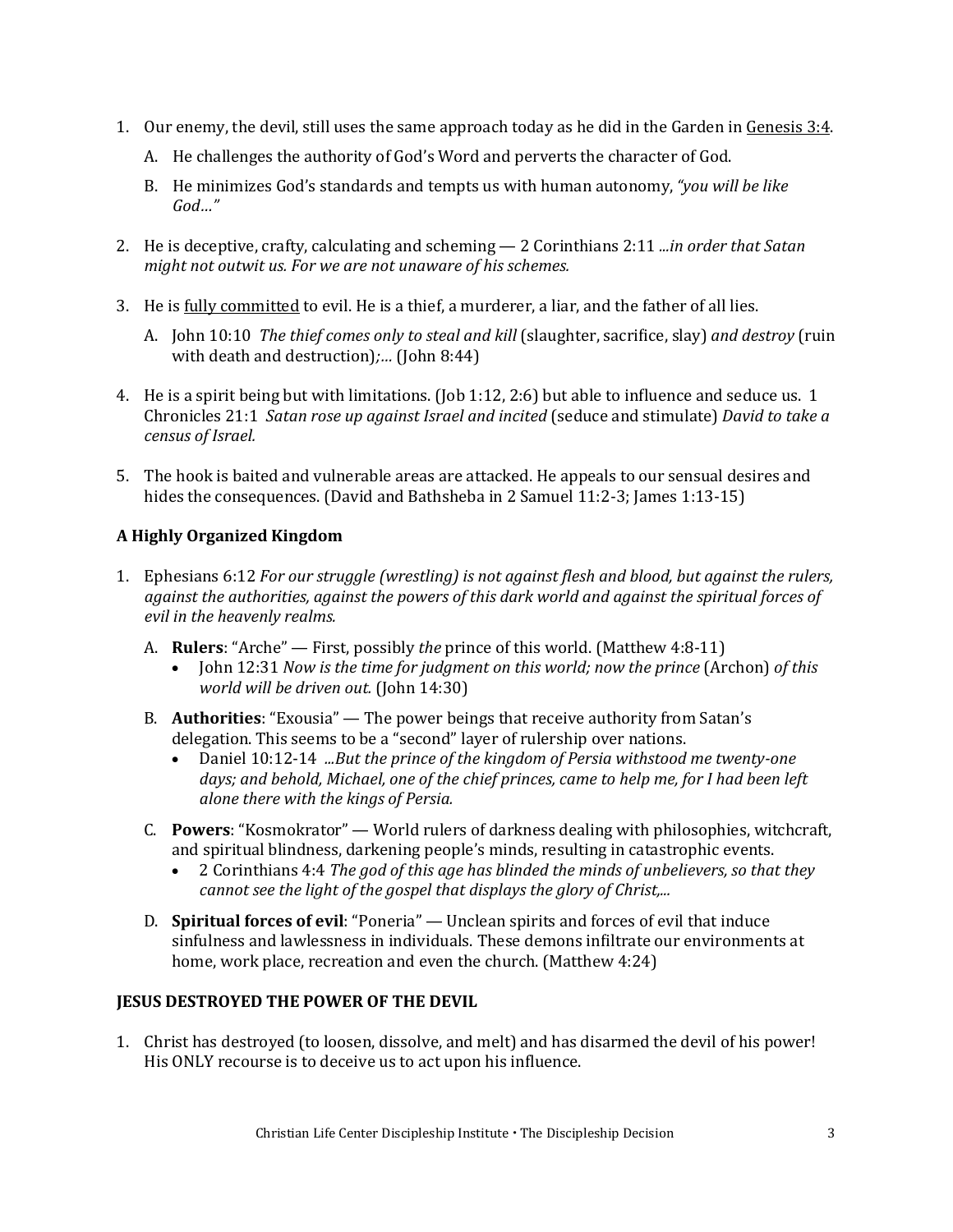- A. 1 John 3:8 *He who sins is of the devil, for the devil has sinned from the beginning. For this purpose the Son of God was manifested, that He might destroy* (to loosen, break up, dissolve, melt) *the works of the devil.*
- B. Colossians 2:13-15 *And you, being dead in your trespasses and the uncircumcision of your flesh, He has made alive together with Him, having forgiven you all trespasses, having wiped out the handwriting of requirements that was against us, which was contrary to us. And He has taken it out of the way, having nailed it to the cross. Having disarmed principalities (Arche) and powers (Exousia), He made a public spectacle of them, triumphing over them in it.*



*Although we are involved in a supernatural war against powerful, invisible enemies, we must understand that our struggle is against an already defeated foe! This changes how we see and how we engage our enemy!*

#### **AREAS OF SPIRITUAL CONFLICT**

Our enemy targets our weaknesses, which range from our thought life, our unsubmitted flesh nature, the world and relationships. Take a look at the areas he uses.

- 1. The MIND, our thinking and the way we view the world. Satan bombards our minds with thoughts of doubt, fear, insecurities, and offenses. These thought patterns can develop into a stronghold, an entrenched pattern of thought or behavior that is contrary to Biblical truth and exploited by satanic forces.
	- A. **Our weapon** -- 2 Corinthians 10:3-6 *For though we walk in the flesh, we do not war according to the flesh. For the weapons of our warfare are not carnal but mighty in God for pulling down strongholds, casting down arguments and every high thing that exalts itself against the knowledge of God, bringing every thought into captivity to the obedience of Christ,...*
- 2. The FLESH, our unsubmitted self, that natural inclination to sin and the seat of willful defiance and rebellion against God's authority. (Romans 7:21-23, 8:5-8; Galatians 5:17; James 4:7)
	- A. Satan has authority in areas we have not given over to the Lordship of Jesus Christ.
		- The "handle" and the "Velcro" principles. (John 14:30; James 1:13-15)
	- B. **Our weapon** -- Galatians 5:16-18 *Walk in (step with) the Spirit, and you shall not fulfill the lust of the flesh. For the flesh lusts against the Spirit, and the Spirit against the flesh;... But if you are led by the Spirit, you are not under the law.*
- 3. The WORLD conforming us to its pattern.
	- A. 1 John 2:15-17 *Do not love the world or the things in the world. If anyone loves the world, the love of the Father is not in him. For all that is in the world—the lust of the flesh*  (dominant desires of our old nature)*, the lust of the eyes* (captivated by outward show)*, and the pride of life* (self-sufficient boasting of independence and abilities) *— is not of the Father but is of the world...*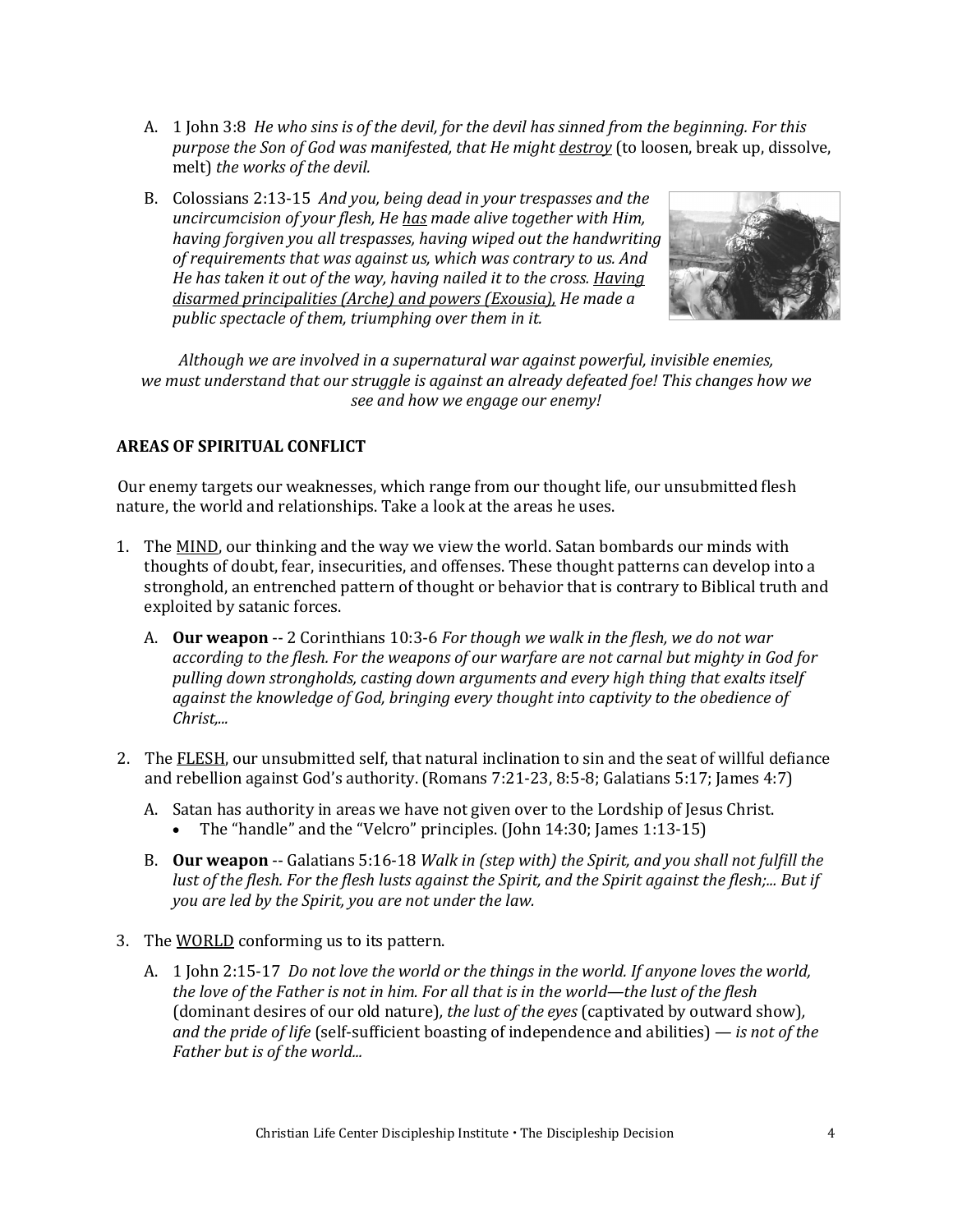- B. **Our weapon** -- Romans 12:1-2 *I urge you therefore, brethren, by the mercies of God, that you present your bodies a living sacrifice, holy, acceptable to God, which is your reasonable service. And do not be conformed to this world, but be transformed by the renewing of your mind (by God's Word),...*
- 4. The CHURCH, the enemy's focus is to divide relationships (Ephesians 4:30-32) and to tempt us to exchange our First Love for something of lesser value. (Revelation 2:4-5)
	- A. **Our weapon** -- Hebrews 10:24-25 *And let us consider one another in order to stir up love and good works, not forsaking the assembling of ourselves together, as is the manner of some, but exhorting one another, and so much the more as you see the Day approaching.*

#### **Overcoming Anger and Offenses**

- 1. **Joseph's example of overcoming an offense in Genesis 37-50**. By human standards, Joseph had cause to be greatly offended and angry with his brothers and those in Egypt when he was slandered, mistreated and forgotten in prison. But God saw his righteous spirit and delivered him with a great deliverance, making him second to Pharaoh himself! When he finally had the opportunity to reveal himself to his brothers, he made very dramatic and freeing statements. Read Genesis 50:19-21...
	- A. *Joseph said to his brothers, "Do not be afraid, for am I in the place of God? "* Joseph understood that vengeance was God's responsibility. (Romans 12:19 quoting Deuteronomy 32:35)
	- B. "But as for you, you meant evil against me;" Joseph dealt realistically with the motive of his brothers. (2 Timothy 4:9-18)
	- C. *"...BUT GOD meant it for good, in order to bring it about as it is this day, to save many people alive."* Joseph understood that God could bring His purpose out of an evil situation and he saw the greater picture from God's perspective. (Romans 8:28)
	- D. *"Now therefore, do not be afraid; I will provide for you and your little ones." And he comforted them and spoke kindly to them.* Joseph overcame evil with good, one of the most powerful principles in God's Word. (John 3:16-17; Romans 12:9-21)
- 2. **Use the QR code** to read about conquering an offense and guarding against the defilement of an offended person. The word for offense in Matthew, Luke and many other places in the New Testament is the Greek word "skandalon" and refers to the part of a trap to which the bait is attached, much like a modern day mouse trap. Read Matthew 18:6-9, 24:10-13 and 1 Peter 5:8-9*.*



#### **OUR BATTLE DRESS: THE ARMOR OF GOD**

**Read 2 Timothy 2:3-4 and Ephesians 6:10-13** — The armor of God represent characteristics of the victorious disciple. Character, not brute force, wins the spiritual battle.

- 1. The Belt of TRUTH Aletheia: The understanding of reality, what is *really* taking place. (2 Chronicles 20:22-23; John 18:10-11)
- 2. The Breastplate of RIGHTEOUSNESS Diakaios: Conforming to God's rightness, the warrior's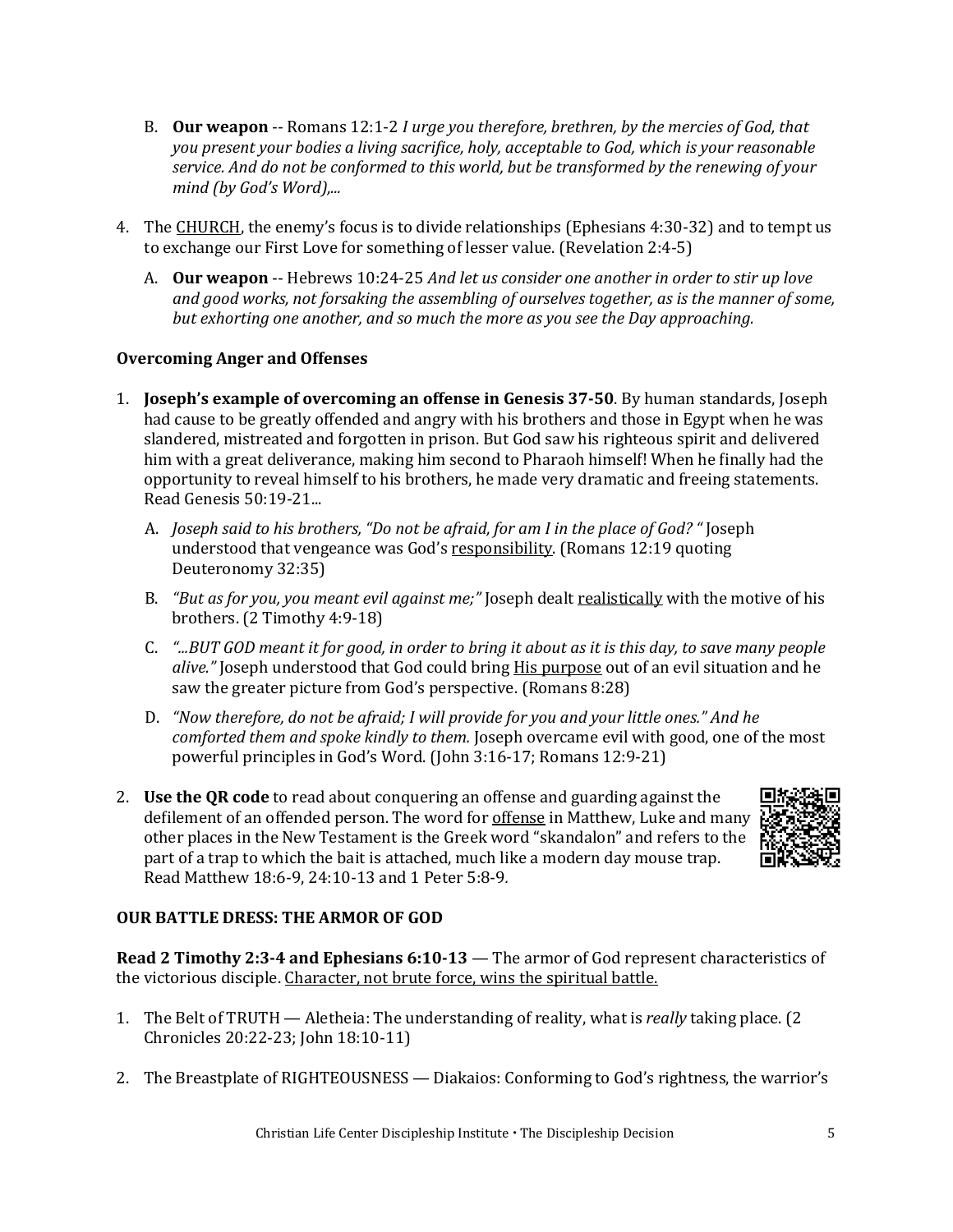character and right behavior growing from a right heart. (1 Samuel 15:22-23; Song of Solomon 2:15; Psalm 19:13-14; John 14:30)

- 3. The Footwear of READINESS Hetoimasia: Preparation, adjusted, to (always) be ready with an internal peace and willingness to obey. (Matthew 25:13; Mark 14:32-42; 1 Corinthians 16:13; 1 Thessalonians 5:6; 2 Timothy 2:21; Revelation 16:15)
- 4. The Shield of FAITH Pistis: To be persuaded, choosing to believe God and His Word in the face of conflicting reality. (2 Chronicles 20:20-24; Hebrews 11:1-2, 6, 32-40)
- 5. The Helmet of SALVATION Soterion: The confident and anticipative hope of salvation, past, present *and* future. It is our hope and public statement over the devil! (1 Thessalonians 5:8-9)
- 6. The Sword of the Spirit, which is the WORD (Rhema) OF GOD. In Matthew 4:1-11, read how Jesus used God's Word (Rhema) in the wilderness. He was in His weakest, physical state and conquered Satan with Old Testament Scripture.
	- A. Satan's temptation: *"If You are the Son of God, command that these stones become bread."*  **Christ's response**: *"It is written, 'Man shall not live by bread alone, but by every word that proceeds from the mouth of God.'"* (Deuteronomy 8:3)
	- B. Satan's temptation: *"If You are the Son of God, throw Yourself down. For it is written: 'He shall give His angels charge over you,' and, 'In their hands they shall bear you up, Lest you dash your foot against a stone.'"* (Satan used the Logos in Psalm 91:11-12)

**Christ's response**: *"It is written again, 'You shall not tempt the Lord your God.'"*  (Deuteronomy 6:16)

C. Satan's temptation: *Again, the devil took Him up on an exceedingly high mountain, and showed Him all the kingdoms of the world and their glory. And he said to Him, "All these things I will give You if You will fall down and worship me."*

**Christ's response**: *"Away with you, Satan! For it is written, 'You shall worship the Lord your God, and Him only you shall serve.'"* (Deuteronomy 6:13)

7. Then, in the armor of God and in the power of His strength, *PRAY in the Spirit on all occasions with all kinds of prayers and requests. With this in mind, be alert and always keep on praying for all the saints.* (Ephesians 6:18) **Prayer is the initial engagement with the enemy**.

#### **SPIRITUAL CLEANSING AND RENEWAL**

Psalm 139:23-24 *Search me, God, and know my heart; test me and know my anxious thoughts. See if there is any offensive way in me, and lead me in the way everlasting.* (2 Timothy 2:3-4)

Use the **Personal Cleansing and Renewal** as a guide when you put aside an hour to prayerfully (and honestly) bring those areas before the Lord. REMEMBER, there is NO condemnation. EVER! (Romans 8:1)



#### **PRAYER-WALKING**

Genesis 13:14-18 17 *...Arise, walk (make a thorough reconnaissance) around in the land, through its length and its width, for I will give it to you..."*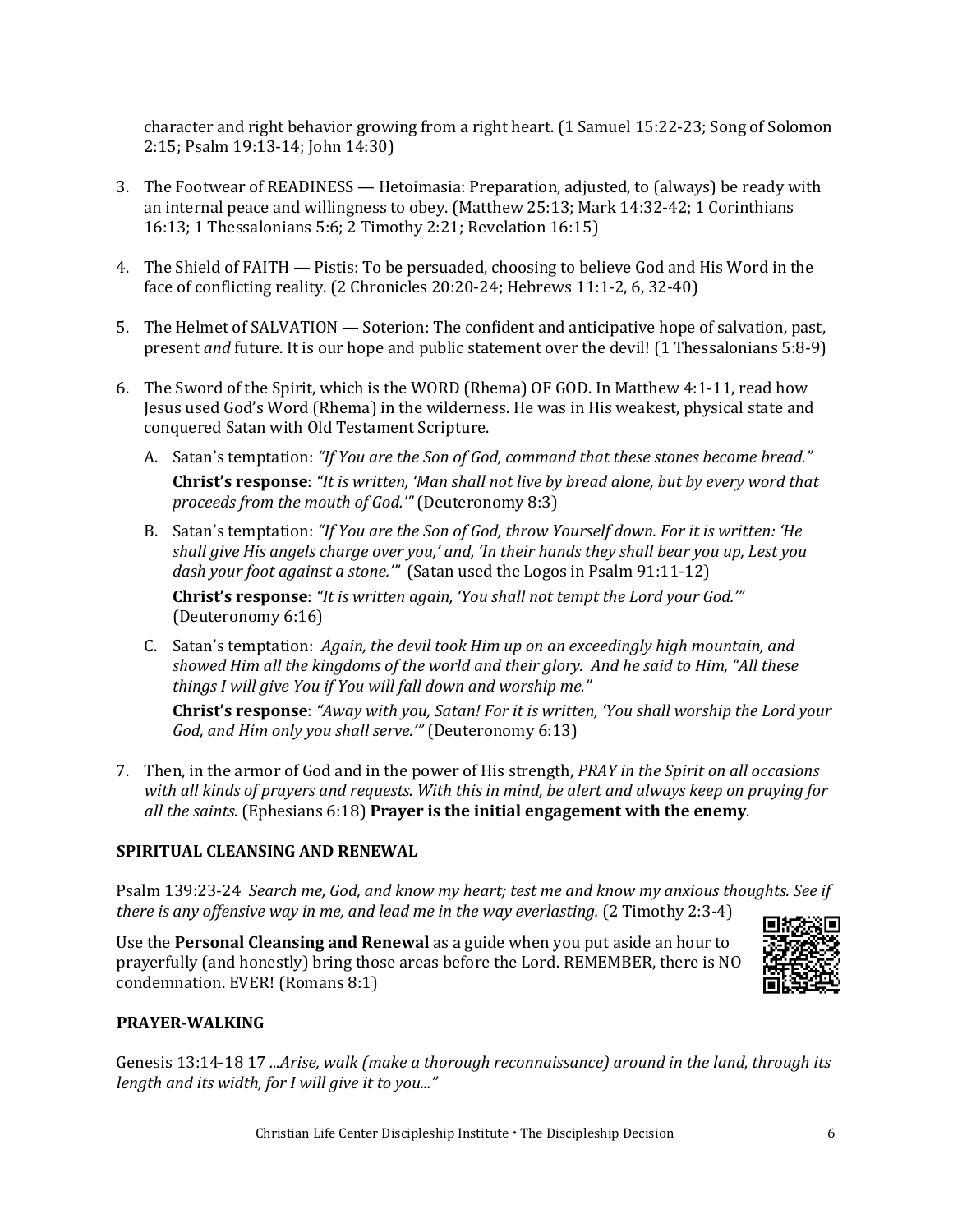**Prayer-walking** is praying on-site (location) with insight (cognitive observation) and inspiration (Holy Spirit revelation). Prayer walking is prayer beyond the walls of the church; it is talking to God about people rather than talking to people about God; it is preparing the land for a visitation and revival.





#### **FOR NEXT WEEK...**

- 1. **QR Codes below Main course**, QR code 1 | **Lesson notes**, QR code 2 | **Video**, QR code 3.
- 2. **Lesson 5**  Read "The Task of Discipleship," and view the video, "Beautiful Feet."
- 3. **Memory Verse** Matthew 9:37-38.
- 4. **Weekly Time Sheet** and journal what God is speaking to you.
- 5. **Meet with your accountability group**.

*Do the best you can and we'll see you next week. Pastors Jack and Jane.*